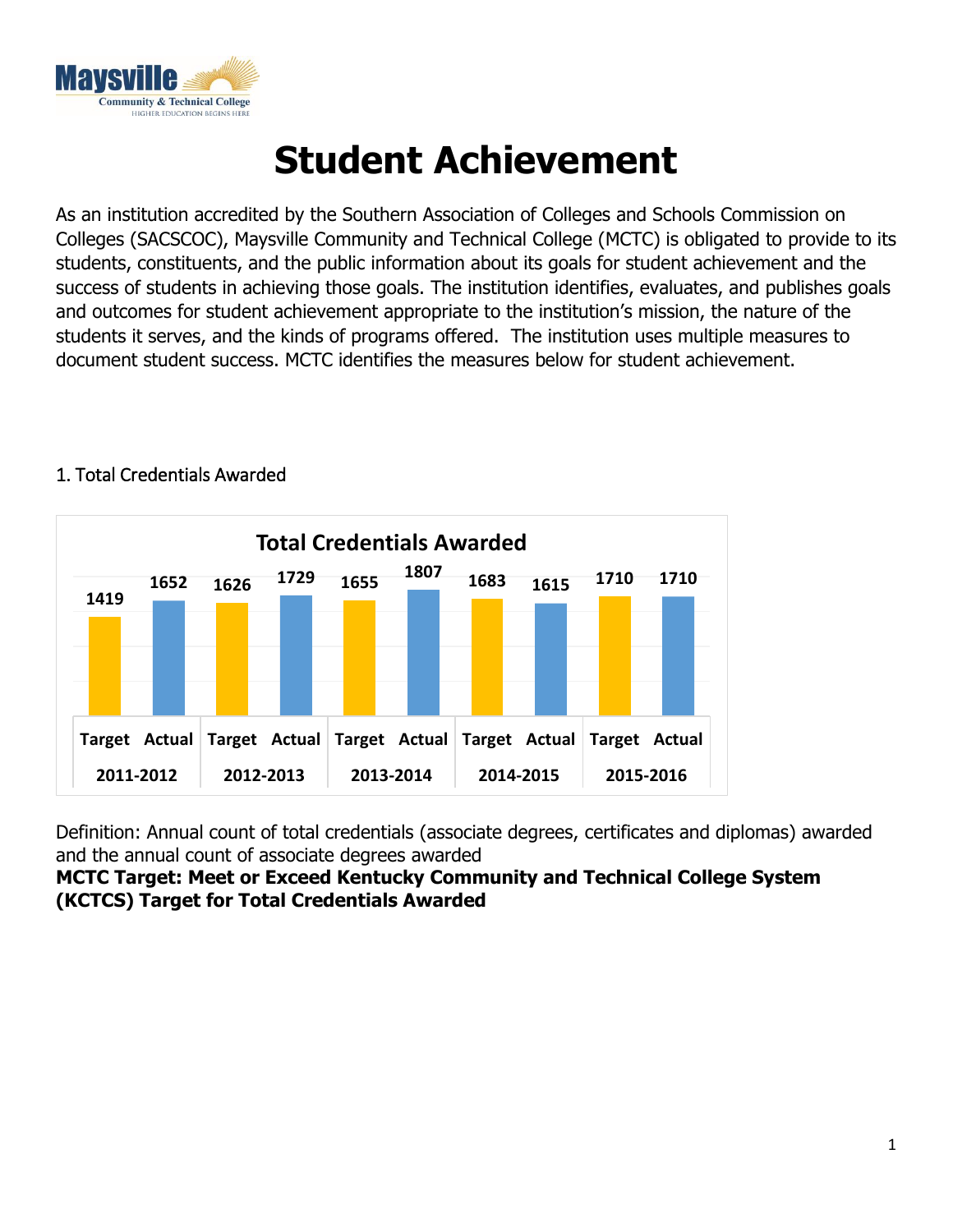

# 1. Total Associate Degrees Awarded



Note: New Performance Measure beginning with 2012-2013 academic year

Definition: Annual count of total credentials (associate degrees, certificates and diplomas) awarded and the annual count of associate degrees awarded

# **MCTC Target: Meet or Exceed KCTCS Target for Total Associate Degrees Awarded**



# 2. Licensure Examinations

Note: Licensure exams include Apprentice Cosmetologist, HVAC Journeyman exam, Respiratory Care entry-level CRT, NCLEX-ADN, NCLEX-PN, EMT, and Nurse Assistant/Aide

Definition: Annual percent of first-time takers passing licensure and certification exams required by the profession for entry-level positions as reported by state and national examining boards or college licensure exam administrators/program coordinators

# **MCTC Target: Meet or Exceed KCTCS Target**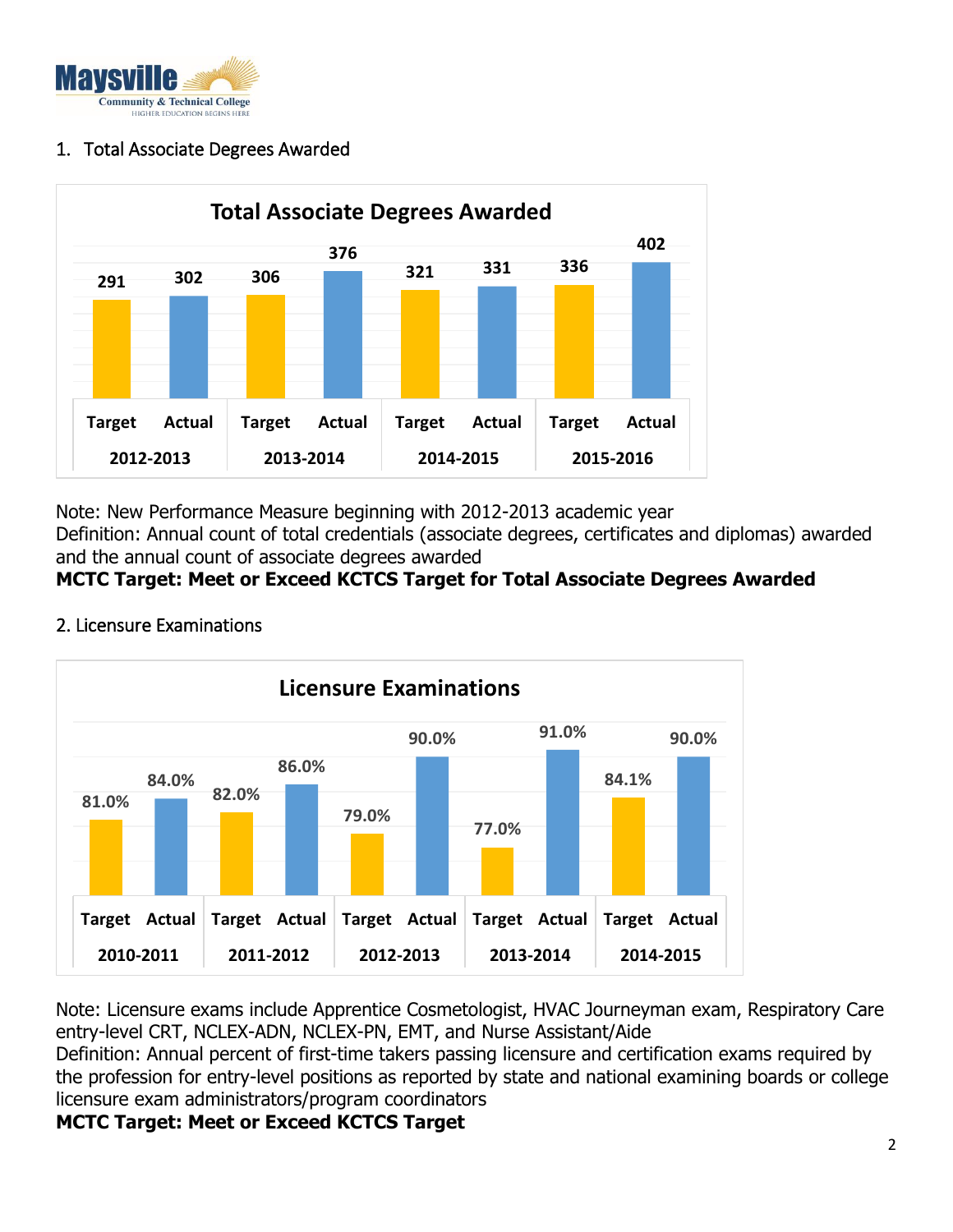

# 3. Persistence



Definition: Percent of fall/summer first-time credential-seeking students who have earned a credential, transferred to a four-year institution, or are still enrolled at the end of three years **MCTC Target: Meet or Exceed KCTCS Projection**



# 4. Retention

Definition: Fall to Fall Retention Rate without Graduates as reported in the KCTCS Decision Support System

**MCTC Target: Meet or Exceed National Average of 53%**